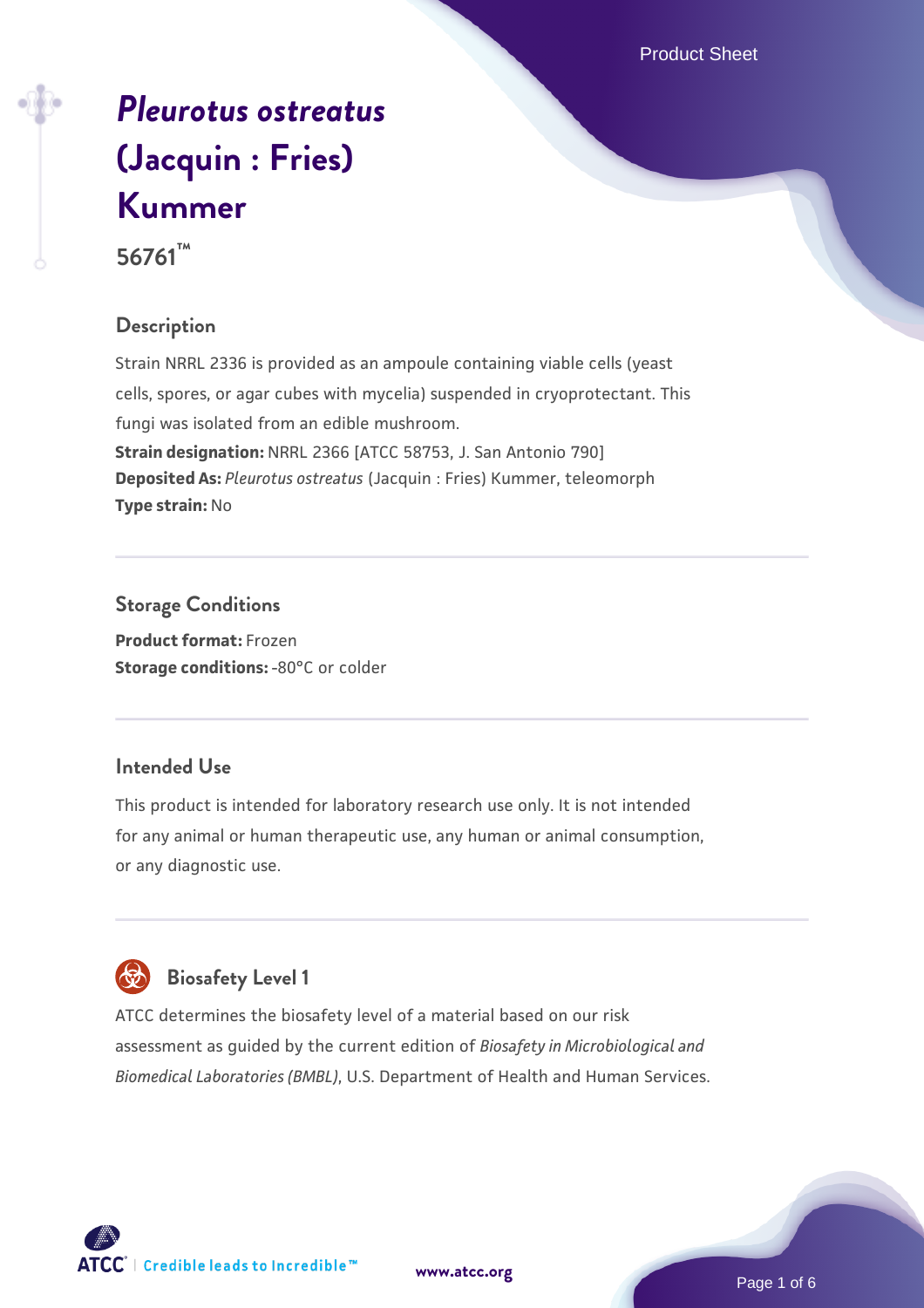#### **[Pleurotus ostreatus](https://www.atcc.org/products/56761) [\(Jacquin : Fries\) Kummer](https://www.atcc.org/products/56761)** Product Sheet **56761**

It is your responsibility to understand the hazards associated with the material per your organization's policies and procedures as well as any other applicable regulations as enforced by your local or national agencies.

ATCC highly recommends that appropriate personal protective equipment is always used when handling vials. For cultures that require storage in liquid nitrogen, it is important to note that some vials may leak when submersed in liquid nitrogen and will slowly fill with liquid nitrogen. Upon thawing, the conversion of the liquid nitrogen back to its gas phase may result in the vial exploding or blowing off its cap with dangerous force creating flying debris. Unless necessary, ATCC recommends that these cultures be stored in the vapor phase of liquid nitrogen rather than submersed in liquid nitrogen.

#### **Certificate of Analysis**

For batch-specific test results, refer to the applicable certificate of analysis that can be found at www.atcc.org.

#### **Growth Conditions**

**Medium:**  [ATCC Medium 200: YM agar or YM broth](https://www.atcc.org/-/media/product-assets/documents/microbial-media-formulations/2/0/0/atcc-medium-200.pdf?rev=ac40fd74dc13433a809367b0b9da30fc) **Temperature:** 24-26°C **Atmosphere:** Aerobic

#### **Handling Procedures**

**Frozen ampoules** packed in dry ice should either be thawed immediately or



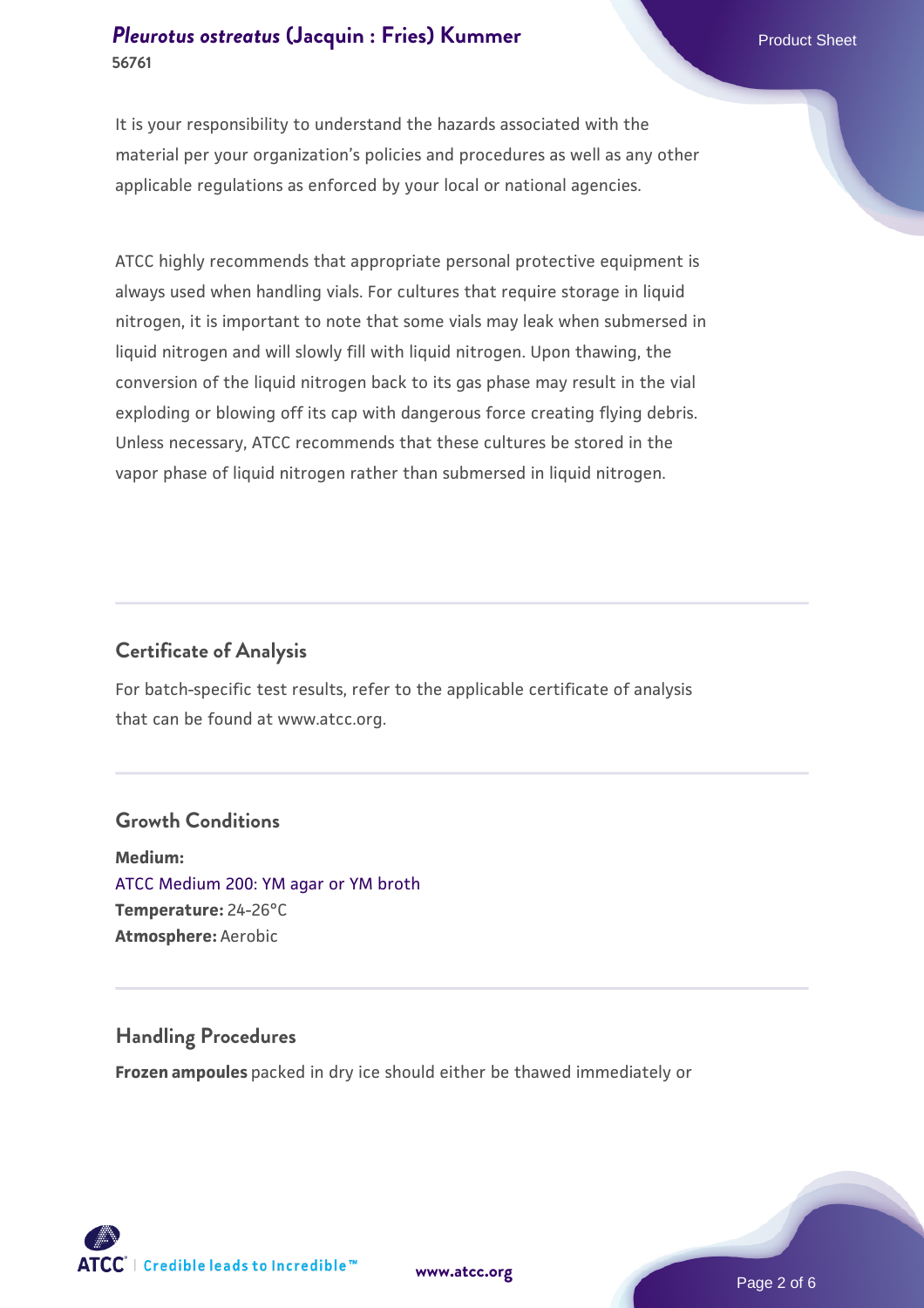## **[Pleurotus ostreatus](https://www.atcc.org/products/56761) [\(Jacquin : Fries\) Kummer](https://www.atcc.org/products/56761)** Product Sheet **56761**

stored in liquid nitrogen. If liquid nitrogen storage facilities are not available, frozen ampoules may be stored at or below -70°C for approximately one week. **Do not under any circumstance store frozen ampoules at refrigerator freezer temperatures (generally -20°C).** Storage of frozen material at this temperature will result in the death of the culture.

- 1. To thaw a frozen ampoule, place in a **25°C to 30°C** water bath, until just thawed (**approximately 5 minutes**). Immerse the ampoule just sufficient to cover the frozen material. Do not agitate the ampoule.
- 2. Immediately after thawing, wipe down ampoule with 70% ethanol and aseptically transfer at least 50 µL (or 2-3 agar cubes) of the content onto a plate or broth with medium recommended.
- Incubate the inoculum/strain at the temperature and conditions 3. recommended. Inspect for growth of the inoculum/strain regularly. The sign of viability is noticeable typically after 2-3 days of incubation. However, the time necessary for significant growth will vary from strain to strain.

#### **Notes**

Additional information on this culture is available on the ATCC web site at www.atcc.org.

#### **Material Citation**

If use of this material results in a scientific publication, please cite the material in the following manner: *Pleurotus ostreatus* (Jacquin : Fries) Kummer (ATCC 56761)

#### **References**

References and other information relating to this material are available at www.atcc.org.



**[www.atcc.org](http://www.atcc.org)**

Page 3 of 6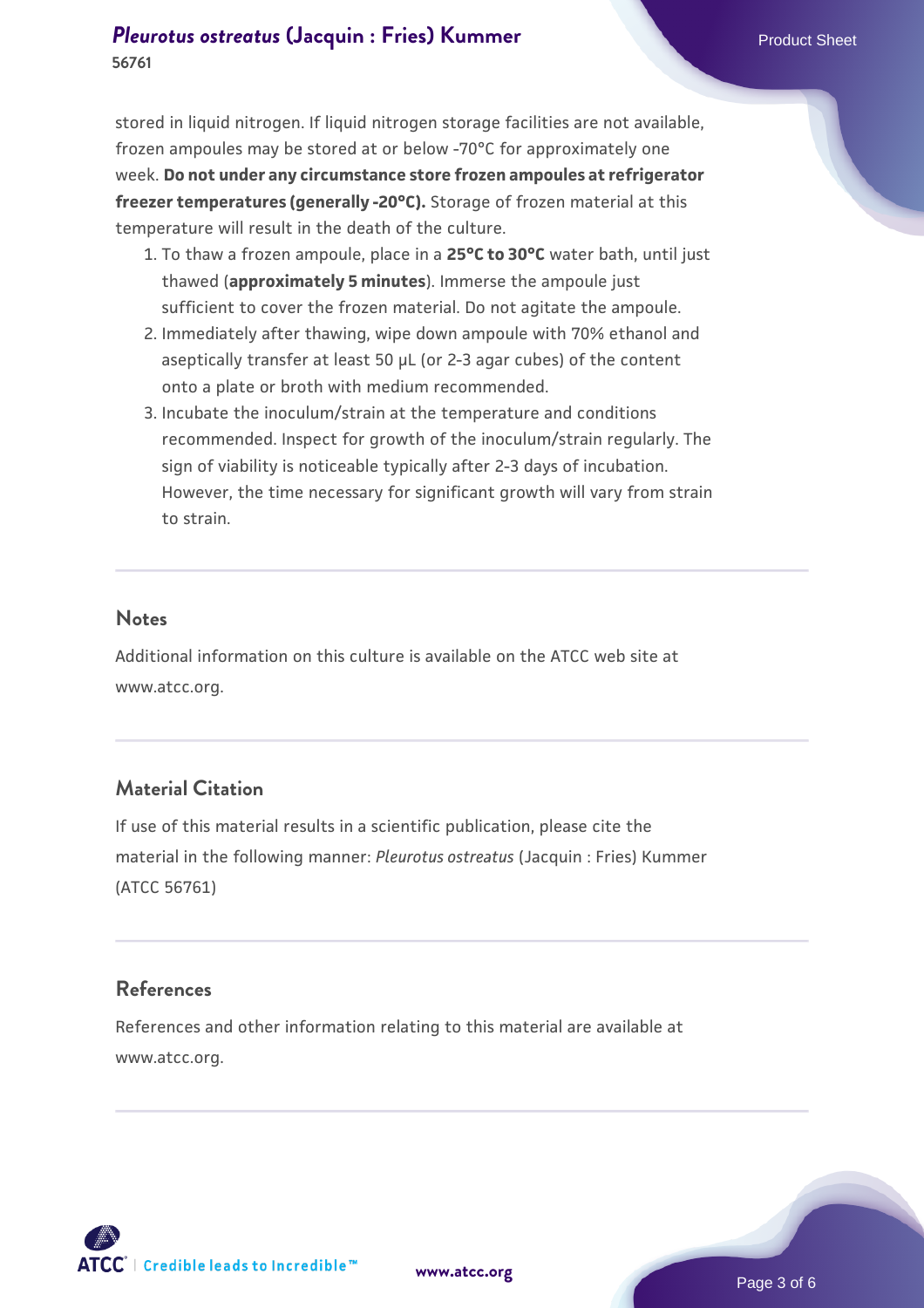#### **Warranty**

The product is provided 'AS IS' and the viability of ATCC® products is warranted for 30 days from the date of shipment, provided that the customer has stored and handled the product according to the information included on the product information sheet, website, and Certificate of Analysis. For living cultures, ATCC lists the media formulation and reagents that have been found to be effective for the product. While other unspecified media and reagents may also produce satisfactory results, a change in the ATCC and/or depositor-recommended protocols may affect the recovery, growth, and/or function of the product. If an alternative medium formulation or reagent is used, the ATCC warranty for viability is no longer valid. Except as expressly set forth herein, no other warranties of any kind are provided, express or implied, including, but not limited to, any implied warranties of merchantability, fitness for a particular purpose, manufacture according to cGMP standards, typicality, safety, accuracy, and/or noninfringement.

#### **Disclaimers**

This product is intended for laboratory research use only. It is not intended for any animal or human therapeutic use, any human or animal consumption, or any diagnostic use. Any proposed commercial use is prohibited without a license from ATCC.

While ATCC uses reasonable efforts to include accurate and up-to-date information on this product sheet, ATCC makes no warranties or representations as to its accuracy. Citations from scientific literature and patents are provided for informational purposes only. ATCC does not warrant that such information has been confirmed to be accurate or complete and the customer bears the sole responsibility of confirming the accuracy and completeness of any such information.

This product is sent on the condition that the customer is responsible for and assumes all risk and responsibility in connection with the receipt, handling,



**[www.atcc.org](http://www.atcc.org)**

Page 4 of 6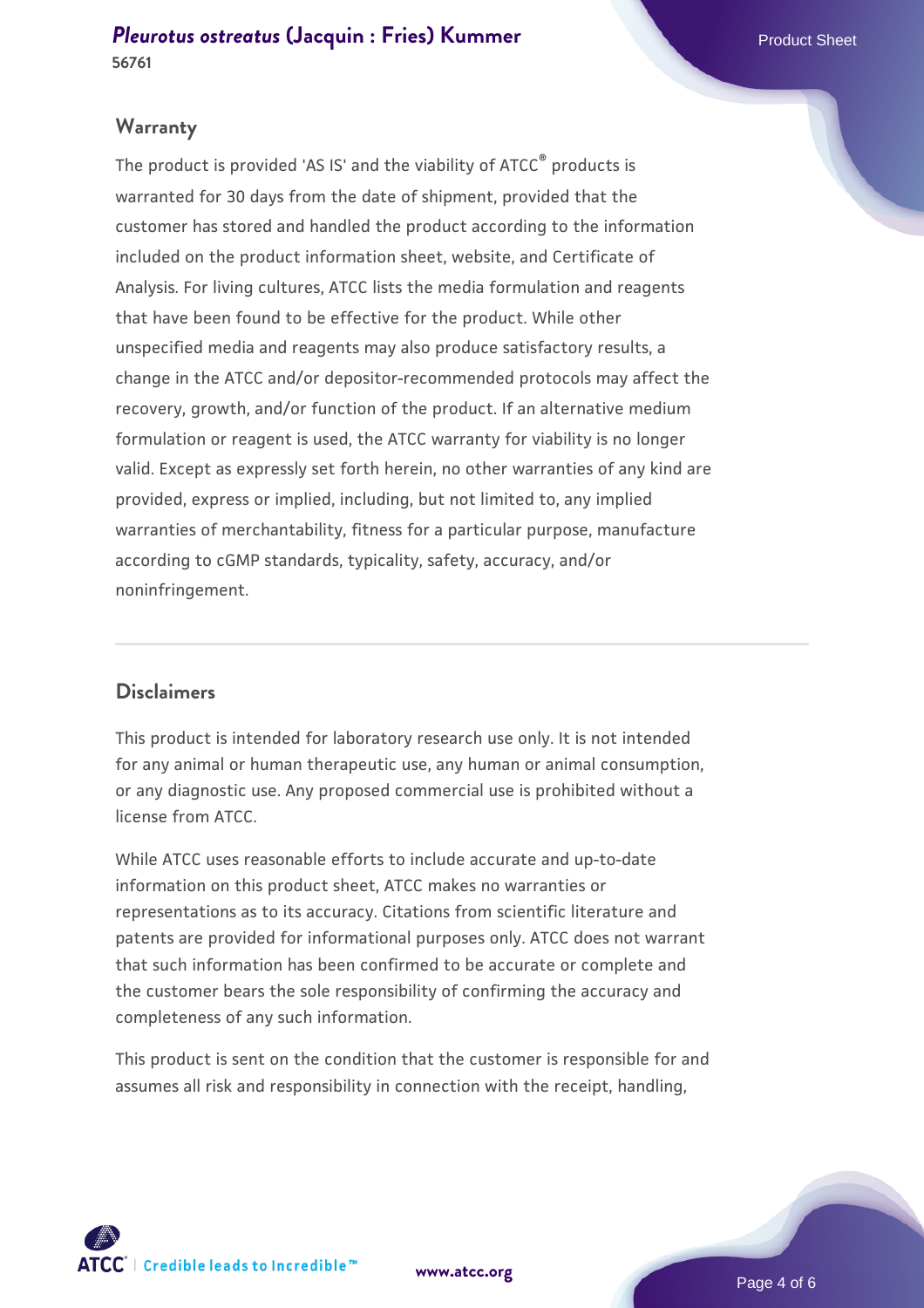storage, disposal, and use of the ATCC product including without limitation taking all appropriate safety and handling precautions to minimize health or environmental risk. As a condition of receiving the material, the customer agrees that any activity undertaken with the ATCC product and any progeny or modifications will be conducted in compliance with all applicable laws, regulations, and guidelines. This product is provided 'AS IS' with no representations or warranties whatsoever except as expressly set forth herein and in no event shall ATCC, its parents, subsidiaries, directors, officers, agents, employees, assigns, successors, and affiliates be liable for indirect, special, incidental, or consequential damages of any kind in connection with or arising out of the customer's use of the product. While reasonable effort is made to ensure authenticity and reliability of materials on deposit, ATCC is not liable for damages arising from the misidentification or misrepresentation of such materials.

Please see the material transfer agreement (MTA) for further details regarding the use of this product. The MTA is available at www.atcc.org.

### **Copyright and Trademark Information**

© ATCC 2021. All rights reserved.

ATCC is a registered trademark of the American Type Culture Collection.

## **Revision**

This information on this document was last updated on 2022-05-05

## **Contact Information**

ATCC 10801 University Boulevard Manassas, VA 20110-2209 USA